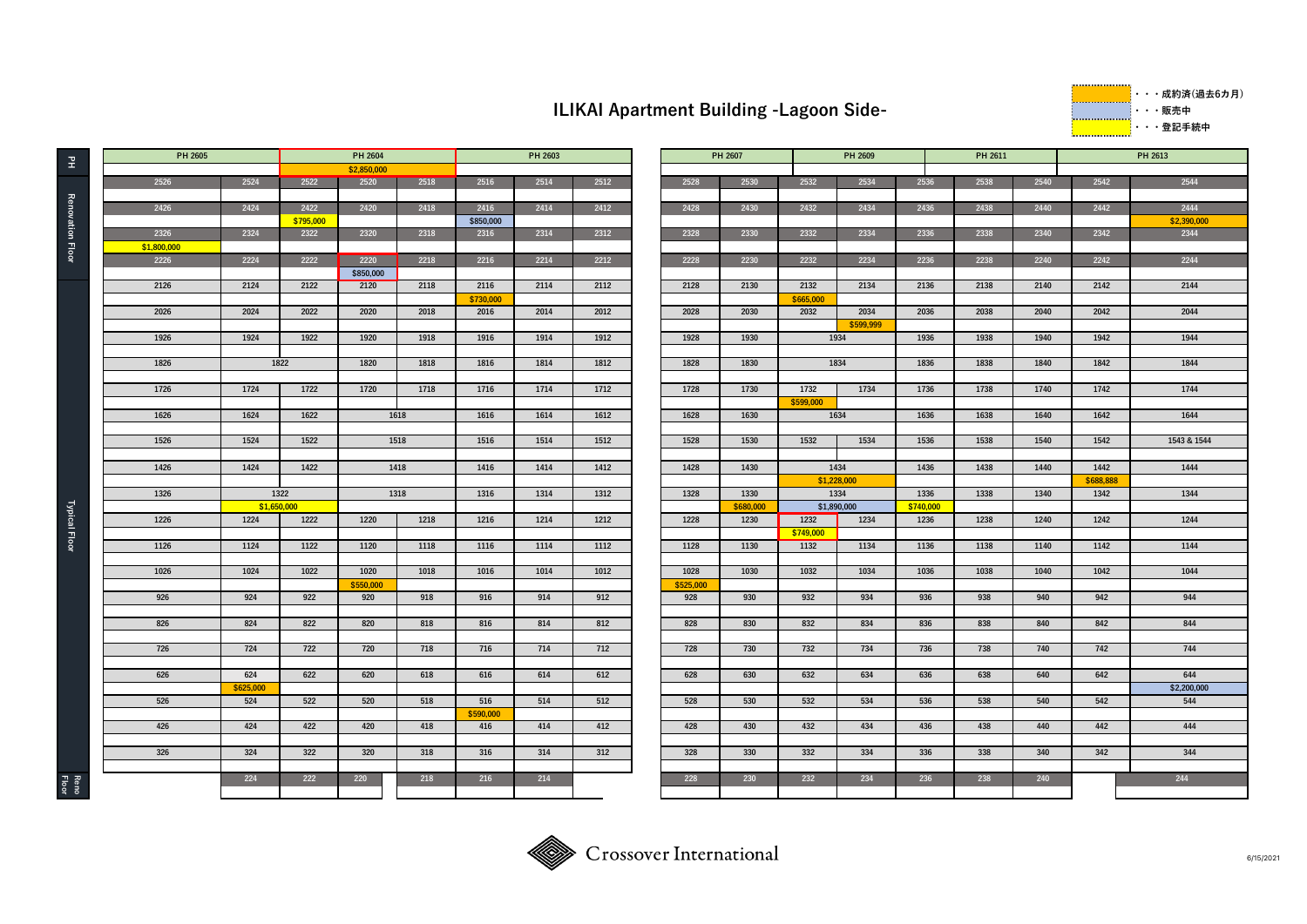## **ILIKAI Apartment Building -Marina Side-**

**・・・成約済(過去6カ⽉)** ---------------**・・・販売中 ・・・登記⼿続中**

| $\Xi$                   | PH 2601             |                   |           | PH 2602   |                  |                   | PH 2606   |      | PH 2608 |
|-------------------------|---------------------|-------------------|-----------|-----------|------------------|-------------------|-----------|------|---------|
|                         | 2510                | 2508              | 2506      | 2504      | 2502             | 2527              | 2529      | 2531 | 2533    |
|                         |                     | \$990,000         |           |           |                  |                   |           |      |         |
|                         | 2410                | 2408              | 2406      | 2404      | 2402             | 2427              | 2429      | 2431 | 2433    |
|                         |                     |                   | \$900,000 |           |                  |                   |           |      |         |
| <b>Renovation Floor</b> | 2310                | 2308              | 2306      | 2304      | 2302             | 2327              | 2329      | 2331 | 2333    |
|                         |                     |                   |           |           |                  |                   |           |      |         |
|                         | 2210                | 2208              | 2206      | 2204      | 2202             | 2227              | 2229      | 2231 | 2233    |
|                         | \$2,400,000<br>2110 | 2108              | 2106      | 2104      | 2102             | \$890,000<br>2127 | 2129      | 2131 | 2133    |
|                         |                     |                   |           |           |                  |                   |           |      |         |
|                         | 2010                | 2008              | 2006      | 2004      | 2002             | 2027              | 2029      |      | 2033    |
|                         |                     |                   |           |           |                  | \$790,000         |           |      |         |
|                         | 1910                | 1908              | 1906      | 1904      | 1902             | 1927              | 1929      |      | 1931    |
|                         |                     |                   |           |           |                  |                   |           |      |         |
|                         | 1810                | 1808              | 1806      | 1804      | 1802             | 1827              | 1829      | 1831 | 1833    |
|                         |                     |                   |           |           |                  |                   |           |      |         |
|                         | 1710                | 1708              | 1706      | 1704      | 1702             | 1727              | 1729      | 1731 | 1733    |
|                         |                     |                   |           |           |                  |                   |           |      |         |
|                         | 1610                | 1608              | 1606      | 1604      | 1602             | 1627              | 1629      |      | 1631    |
|                         | 1510                | 1508              | 1506      | 1504      | 1502             | 1527              | 1529      | 1531 | 1533    |
|                         | \$1,250,000         | \$680,000         |           |           |                  |                   |           |      |         |
|                         | 1410                | 1408              | 1406      | 1404      | 1402             | 1427              | 1429      |      | 1431    |
|                         |                     |                   |           |           |                  |                   |           |      |         |
|                         | 1310                | 1308              | 1306      | 1304      | 1302             | 1327              | 1329      | 1331 | 1333    |
|                         |                     |                   |           |           |                  |                   |           |      |         |
| <b>Typical Floor</b>    | 1210                | 1208              | 1206      | 1204      | 1202             | 1227              | 1229      | 1231 | 1233    |
|                         |                     |                   |           |           |                  |                   |           |      |         |
|                         | 1110                | 1108              | 1106      | 1104      | 1102             | 1127              | 1129      | 1131 | 1133    |
|                         |                     |                   |           |           |                  |                   |           |      | \$685,0 |
|                         | 1010                | 1008<br>\$630,000 | 1006      | 1004      | 1002             | 1027              | 1029      | 1031 | 1033    |
|                         | 910                 | 908               | 906       | 904       | 902              | 927               | 929       | 931  | 933     |
|                         |                     |                   |           |           |                  |                   | \$685,000 |      |         |
|                         | 810                 | 808               | 806       | 804       | 802              | 827               | 829       | 831  | 833     |
|                         |                     |                   |           |           |                  |                   |           |      |         |
|                         | 710                 | 708               | 706       | 704       | 702              | 727               | 729       | 731  | 733     |
|                         | \$1,250,000         |                   |           |           |                  |                   |           |      |         |
|                         | 610                 | 608               | 606       | 604       | 602              | 627               | 629       | 631  | 633     |
|                         |                     |                   |           |           |                  |                   |           |      |         |
|                         | 510                 | 508               | 506       | 504       | 502              | 527               | 529       | 531  | 533     |
|                         |                     |                   |           |           |                  |                   | \$655,000 |      |         |
|                         | 410                 | 408               | 406       | 404       | 402              | 427               | 429       | 431  | 433     |
|                         | 310                 | 308               | 306       | 304       | \$748,999<br>302 | 327               | 329       | 331  | 333     |
|                         |                     |                   |           | \$525,000 |                  |                   |           |      |         |
|                         | 210                 | 208               | 206       | 204       | 202              | 227               | 229       | 231  | 233     |
| Reno<br>Floor           |                     |                   |           |           |                  |                   |           |      |         |
|                         |                     |                   |           |           |                  |                   |           |      |         |

| PH 2601 |           |           | PH 2602   |           |           | PH 2606   |      | PH 2608   |           | PH 2610   |           |           | <b>PH 2612</b> |
|---------|-----------|-----------|-----------|-----------|-----------|-----------|------|-----------|-----------|-----------|-----------|-----------|----------------|
|         |           |           |           |           |           |           |      |           |           |           |           |           | \$2,575,000    |
| 2510    | 2508      | 2506      | 2504      | 2502      | 2527      | 2529      | 2531 | 2533      | 2535      | 2537      | 2539      | 2541      | 2543           |
|         | \$990,000 |           |           |           |           |           |      |           |           |           |           |           |                |
| 2410    | 2408      | 2406      | 2404      | 2402      | 2427      | 2429      | 2431 | 2433      | 2435      | 2437      | 2439      | 2441      | 2443           |
|         |           | \$900,000 |           |           |           |           |      |           |           |           |           |           |                |
| 2310    | 2308      | 2306      | 2304      | 2302      | 2327      | 2329      | 2331 | 2333      | 2335      | 2337      | 2339      | 2341      | 2343           |
|         |           |           |           |           |           |           |      |           |           |           | \$819,000 |           |                |
| 2210    | 2208      | 2206      | 2204      | 2202      | 2227      | 2229      | 2231 | 2233      | 2235      | 2237      | 2239      | 2241      | 2243           |
| 100.000 |           |           |           |           | \$890,000 |           |      |           |           |           |           |           |                |
| 2110    | 2108      | 2106      | 2104      | 2102      | 2127      | 2129      | 2131 | 2133      | 2135      | 2137      | 2139      | 2141      | 2143           |
|         |           |           |           |           |           |           |      |           |           |           |           |           |                |
| 2010    | 2008      | 2006      | 2004      | 2002      | 2027      | 2029      |      | 2033      | 2035      | 2037      | 2039      | 2041      | 2043           |
|         |           |           |           |           | \$790,000 |           |      |           | \$799,000 |           |           |           |                |
| 1910    | 1908      | 1906      | 1904      | 1902      | 1927      | 1929      |      | 1931      | 1935      | 1937      | 1939      | 1941      | 1943           |
|         |           |           |           |           |           |           |      |           |           |           |           |           |                |
| 1810    | 1808      | 1806      | 1804      | 1802      | 1827      | 1829      | 1831 | 1833      | 1835      | 1837      | 1839      | 1841      | 1843           |
|         |           |           |           |           |           |           |      |           |           |           |           |           |                |
| 1710    | 1708      | 1706      | 1704      | 1702      | 1727      | 1729      | 1731 | 1733      | 1735      | 1737      | 1739      | 1741      | 1743           |
|         |           |           |           |           |           |           |      |           |           |           |           |           | \$2,200,000    |
| 1610    | 1608      | 1606      | 1604      | 1602      | 1627      | 1629      |      | 1631      | 1635      | 1637      | 1639      | 1641      | 1643           |
|         |           |           |           |           |           |           |      |           |           |           |           |           |                |
| 1510    | 1508      | 1506      | 1504      | 1502      | 1527      | 1529      | 1531 | 1533      | 1535      | 1537      | 1539      | 1541      | 1543 & 1544    |
|         |           |           |           |           |           |           |      |           |           |           |           |           |                |
| 250,000 | \$680,000 |           |           |           |           |           |      |           |           |           |           | \$800,000 |                |
| 1410    | 1408      | 1406      | 1404      | 1402      | 1427      | 1429      |      | 1431      | 1435      | 1437      | 1439      | 1441      | 1443           |
|         |           |           |           |           |           |           |      |           |           |           |           |           |                |
| 1310    | 1308      | 1306      | 1304      | 1302      | 1327      | 1329      | 1331 | 1333      | 1335      | 1337      | 1339      | 1341      | 1343           |
|         |           |           |           |           |           |           |      |           |           |           | 1239      |           | 1243           |
| 1210    | 1208      | 1206      | 1204      | 1202      | 1227      | 1229      | 1231 | 1233      | 1235      | 1237      |           |           |                |
|         |           |           |           |           |           |           |      |           |           |           |           |           |                |
| 1110    | 1108      | 1106      | 1104      | 1102      | 1127      | 1129      | 1131 | 1133      | 1135      | 1137      | 1139      | 1141      | 1143           |
|         |           |           |           |           |           |           |      | \$685,000 |           |           |           |           |                |
| 1010    | 1008      | 1006      | 1004      | 1002      | 1027      | 1029      | 1031 | 1033      | 1035      | 1037      | 1039      | 1041      | 1043           |
|         | \$630,000 |           |           |           |           |           |      |           |           |           |           |           |                |
| 910     | 908       | 906       | 904       | 902       | 927       | 929       | 931  | 933       | 935       | 937       | 939       | 941       | 943            |
|         |           |           |           |           |           | \$685,000 |      |           |           |           |           |           |                |
| 810     | 808       | 806       | 804       | 802       | 827       | 829       | 831  | 833       | 835       | 837       | 839       | 841       | 843            |
|         |           |           |           |           |           |           |      |           |           | \$640,000 |           |           |                |
| 710     | 708       | 706       | 704       | 702       | 727       | 729       | 731  | 733       | 735       | 737       | 739       | 741       | 743            |
| 250,000 |           |           |           |           |           |           |      |           |           |           |           |           |                |
| 610     | 608       | 606       | 604       | 602       | 627       | 629       | 631  | 633       | 635       | 637       | 639       | 641       | 643            |
|         |           |           |           |           |           |           |      |           |           |           |           |           |                |
| 510     | 508       | 506       | 504       | 502       | 527       | 529       | 531  | 533       | 535       | 537       |           | 539       | 543            |
|         |           |           |           |           |           | \$655,000 |      |           |           |           |           |           |                |
| 410     | 408       | 406       | 404       | 402       | 427       | 429       | 431  | 433       | 435       | 437       | 439       | 441       | 443            |
|         |           |           |           | \$748,999 |           |           |      |           |           |           |           |           |                |
| 310     | 308       | 306       | 304       | 302       | 327       | 329       | 331  | 333       | 335       | 337       | 339       | 341       | 343            |
|         |           |           | \$525,000 |           |           |           |      |           | \$545,000 |           |           |           |                |
| 210     | 208       | 206       | 204       | 202       | 227       | 229       | 231  | 233       | 235       | 237       | 239       | 241       | 243            |
|         |           |           |           |           |           |           |      |           |           |           |           |           |                |
|         |           |           |           |           |           |           |      |           |           |           |           |           |                |